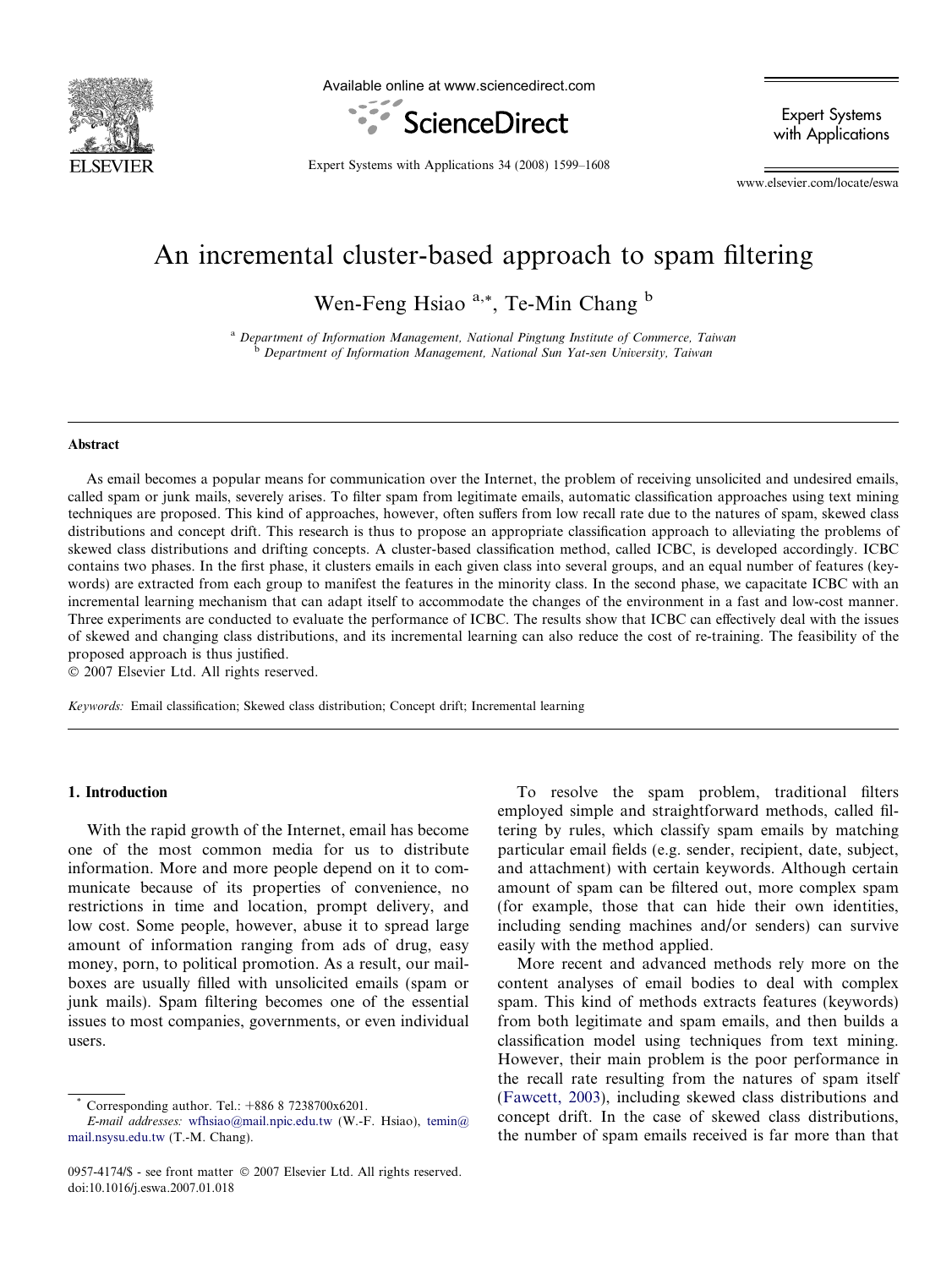of legitimate ones so that the class distributions of legitimate and spam are largely uneven. This often leads to a poor recall rate for the legitimate emails (the minority class). For the concept drift problem, users' preferences may change with time or the topics of spam (or legitimate emails) may vary according to the fashionable trends. Therefore, the recall rates for both spam and legitimate emails can be low due to the changes. The learned structure of a classifier should adapt itself to accommodate these changes to classify new emails correctly.

The purposes of this research are thus to propose an appropriate classification method to alleviate the abovementioned problems, and to improve the effectiveness of spam filtering accordingly. We develop an adaptive cluster-based classification method, called incremental clustering-based classification (ICBC), for such purposes. Basically, we deal with the class-skewed problem by first clustering emails in each class (spam and legitimate emails) into some coherent subsets. An equal number of keywords are then extracted from each subset. By doing so, rare but important keywords of minority classes can be extracted. To deal with the problem of concept drift, we capacitate ICBC with an inherent incremental learning mechanism. With the incremental learning capability, ICBC not only can personalize users' email filtering preferences, but also can adjust itself over time for the changing environments, and thus can improve the classification accuracy under concept drift in a fast and low-cost fashion.

The rest of this paper is organized as follows. The related research works on special spam natures, adaptive learning, cluster analysis, and spam filtering are reviewed in Section 2. The details of the ICBC method are elaborated in Section [3](#page-3-0), followed by the presentation of experiments and results for evaluating the effectiveness of ICBC. Finally, the conclusions and future works are discussed in Section [5.](#page-9-0)

## 2. Literature review

## 2.1. Special spam natures

Emails with spam often exhibit the phenomenon of skewed class distributions. Namely, we receive spam emails far more than legitimate ones in our daily life. In such cases where the class distributions of the data are highly skewed, typical classifiers have difficulty in correctly predicting the classes with few data (minority classes) [\(Monard & Batista,](#page-9-0) [2002\)](#page-9-0). Minority classes, however, may even deserve our attention more, for example, customer churn, credit card fraud, insurance fraud, and rare disorders. The cost of not identifying these minority classes correctly is often prohibitive. Typical approaches to deal with the problem of skewed class distributions can be classified into three categories; the method of under-sampling for reducing majority data [\(Hart, 1968\)](#page-9-0), the method of over-sampling for expanding minority data ([Honda, Motizuki, Ho, & Okum](#page-9-0)[ura, 1997\)](#page-9-0) and the method of multi-classifier committee [\(Chan, Fan, Prodromidis, & Stolfo, 1999](#page-9-0)). The under-sampling approach is to decrease the data of the majority class whereas the over-sampling approach is to increase the data of the minority class. The former may encounter the criticism of not fully making use of all the data, and the latter may induce noise. In contrast, the multi-classifier committee approach proportionately partitions data into several subsets and generate multiple classifiers by training individual subsets. The final prediction of the class is an aggregate from the outputs of all classifiers.

On the other hand, concept drift refers to the varying concepts over time. A classifier predicts the class of an unknown example using the rules (boundaries) that are induced from training examples to discriminate the classes. If the learned concepts (the discrimination boundaries) are not changed, the classifier's performance is about the same. However, when the concepts drift as time flies by, the original classifier cannot perform well unless it keeps learning the emerging concepts and modifying its learnt structure accordingly. Spam emails are a good example of concept drift as users' preferences change frequently and the topics of spam also change with contemporary trend. Based on the extent of the drift, three kinds of concept drift are usually discussed in the literature: sudden drift, moderate drift and slow drift [\(Stanley, 2003\)](#page-9-0). Based on the class distributions, on the other hand, [Forman \(2006\)](#page-9-0) classified the concept drift into three types: shifting class distribution, shifting subclass distribution, and fickle concept drift. To deal with concept drift, the classifiers should possess incremental learning capability that adapts itself to the environmental changes.

## 2.2. Adaptive learning in text categorization

To improve the accuracy of a classifier, [Wu, Pang, and](#page-9-0) [Liu \(2002\)](#page-9-0) proposed a refinement approach to solving the problem of the misfit between data and models. Their method did not modify the classification algorithm itself; instead, it employed an incremental refinement procedure to deal with the model misfit problem. The concept is illustrated in Fig. 1. It is an iterative process with two major steps. The first step is to train the classifier given a data



Fig. 1. Concept illustration of the refinement approach (Source: Wu et al., p. 210).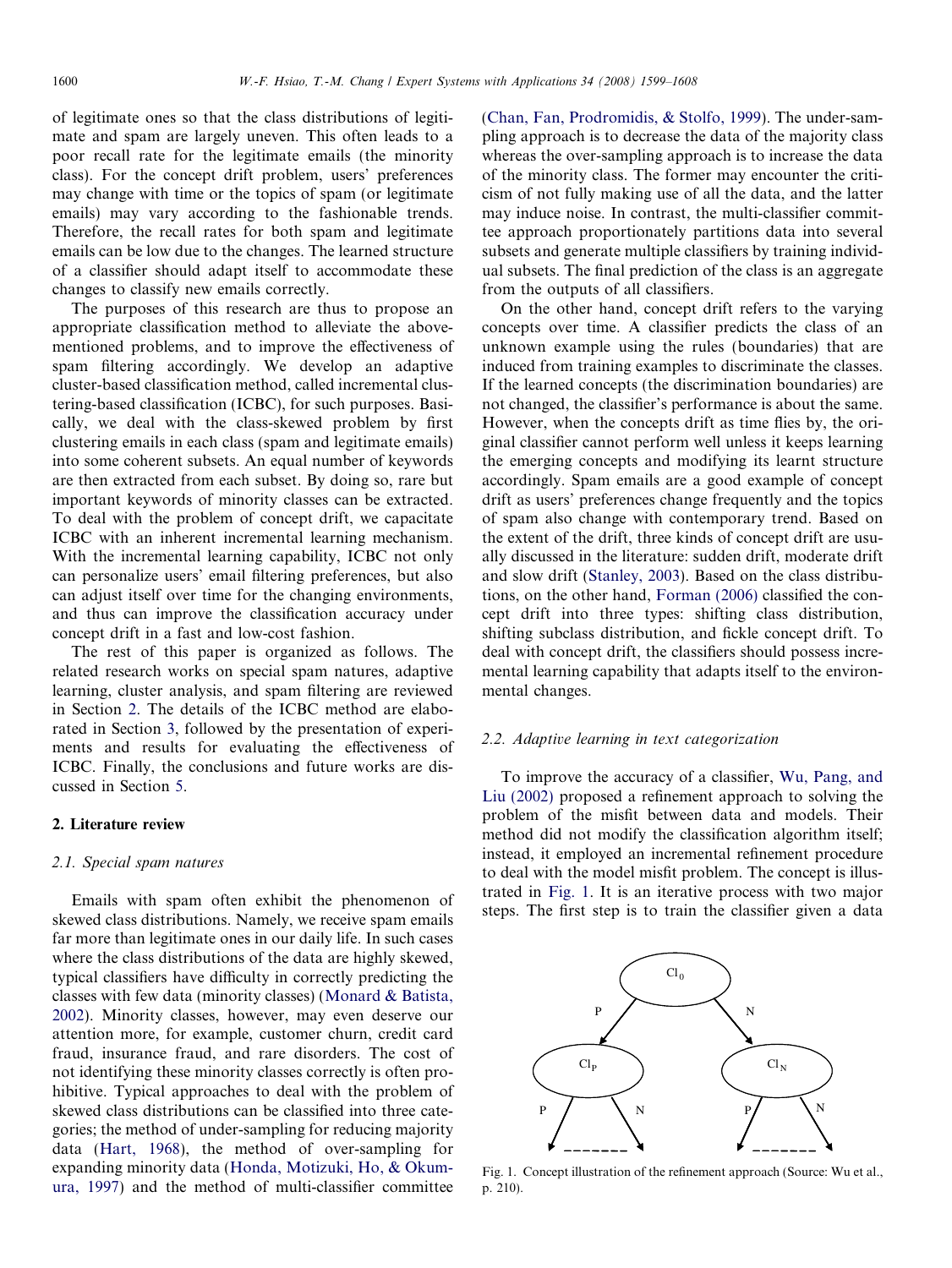set. Since the classification result based on the trained classifier is usually not perfect, the second step is to split the given data set based on the classifier's current prediction results. The process then iterates to the first step to train a corresponding classifier for each split. It goes on repeatedly until a stop criterion is met (the F-measure in this case). Note that in this way, the data set in each split becomes purer and purer, which implies the concept represented at a more descending node would be more consistent.

ICBC is motivated by Wu et al.'s work, which employed an adaptive refinement procedure to partition the data into sub-clusters until the concept represented within a cluster is consistent. However, unlike their computational effort to repeatedly train the classifier, ICBC clusters the data simply by using clustering techniques.

# 2.3. Cluster analysis

The clustering techniques can usually be divided into two categories: partitional and hierarchical techniques ([Jain, Murty, & Flynn, 1999\)](#page-9-0). Partitional clustering usually employs a measure (e.g. squared error) and attempts to optimize this measure (e.g. minimize the square error). The procedure is iterated several times until a stop criterion is met.

Hierarchical clustering can be further divided into agglomerative and divisive clustering techniques. For agglomerative clustering, each data point is initially viewed as a cluster. Clusters are gradually combined together according to their similarities (with the minimal distance criterion). On the other hand, divisive clustering starts from a big cluster containing all the data points, followed by separating the cluster(s) iteratively. The measures employed to calculate the distances between clusters include single, complete, and average links.

- (1) Single link: the distance between two clusters can be obtained by finding the minimal distances between them, i.e., the distance between the two closest data points in the two clusters, respectively.
- (2) Complete link: the distance between two clusters is to calculate the maximal distances between them, i.e., the distance between the two farthest data points in the two clusters, respectively.
- (3) Average link: the distance between two clusters is the mean distance between all possible pairs of data points in the two clusters, respectively.

#### 2.4. Spam filtering research

With text-mining techniques adopted, a spam filter is usually established through the following steps. First, users manually classify their emails into legitimate and spam emails. A feature vector (keywords) is then formed based on TFIDF (term frequency  $\times$  inverse document frequency) or its variants. Finally, a classifier is constructed using a classification algorithm that makes use of the feature vector to best discriminate the two categories (legitimate and spam).

[Payne and Edward \(1997\)](#page-9-0) employed a rule-based induction method to automatically learn the classification rules. Their system, called ''Magi'', was a kind of agent program. It learned how to deal with new incoming emails through observing its user's behaviors (e.g. forwarding, deleting, and storing) toward received emails. Magi used two thresholds, predictive threshold and confidence threshold, as the criteria for firing different level of delegated actions. The predictive threshold was used to determine whether Magi should provide its suggested action to the user for reference or not. On the other hand, the confidence threshold was set at a higher level for the system to automatically execute the action according to its prediction (e.g. forwarding, deleting, or storing).

Bayes probabilistic model is another method that is commonly used in document classification [\(Lian, 2002\)](#page-9-0). [Sahami, Dumais, and Horvitz \(1998\)](#page-9-0) used Naïve Bayes to analyze spam. [Androutsopoulos, Koutsias, Chandrinos,](#page-9-0) [and Spyropoulos \(2000\)](#page-9-0) employed Naïve Bayes to construct email classifiers in spam filtering. Owing to its simple formulation and satisfactory performance, Naïve Bayes classifiers were often used as the benchmark for compari-son purpose [\(Zhang & Oles, 2001\)](#page-9-0). Naïve Bayes, however, assumes that each document can only belong to one category (one-to-one correspondence) and the occurrence between individual terms is mutually independent ([Nigam,](#page-9-0) [McCallum, Thrun, & Mitchell, 2000\)](#page-9-0), which are not realistic in the real world context. Therefore, recent researches of Bayesian Network tend to relax those assumptions.

In addition, [Drucker, Wu, and Vapnik \(1999\)](#page-9-0) employed support vector machine (SVM) to filter spam emails. Their results were compared to those of Ripper, Rocchio, and boosting decision tree. They found that with binary expression in the feature vector of emails, SVM performs best. Overall, SVM was compatible with boosting decision tree but with shorter computational time.

[Luo and Zincir-Heywood \(2005\)](#page-9-0) designed an SOM-based sequence analysis (SBSA) system for spam filtering. The first part of SBSA was to represent document with a two-level hierarchical SOM architecture, and the second part was to employ a sequence-based  $k$  nearest neighbor (KNN) classifier for classification. SBSA was compared to the Naïve Bayes classifier and showed superior performance.

[Delany and Cunningham \(2006\)](#page-9-0) proposed a spam filter system, ECUE, which employed instance-based learning technique to track concept drift. By learning from misclassification emails (either spam or legitimate emails), ECUE could personalize to the specifics of users' preferences, and adapt to the changing natures of spam. However, with its adoption of  $k$  nearest neighbor algorithm, ECUE had to re-perform the feature selection process and rebuild the instance-base every time the learning mechanism was triggered by the misclassification of emails. Our proposed approach, ICBC, is compatible with ECUE on concept drift with a major exception that ICBC changes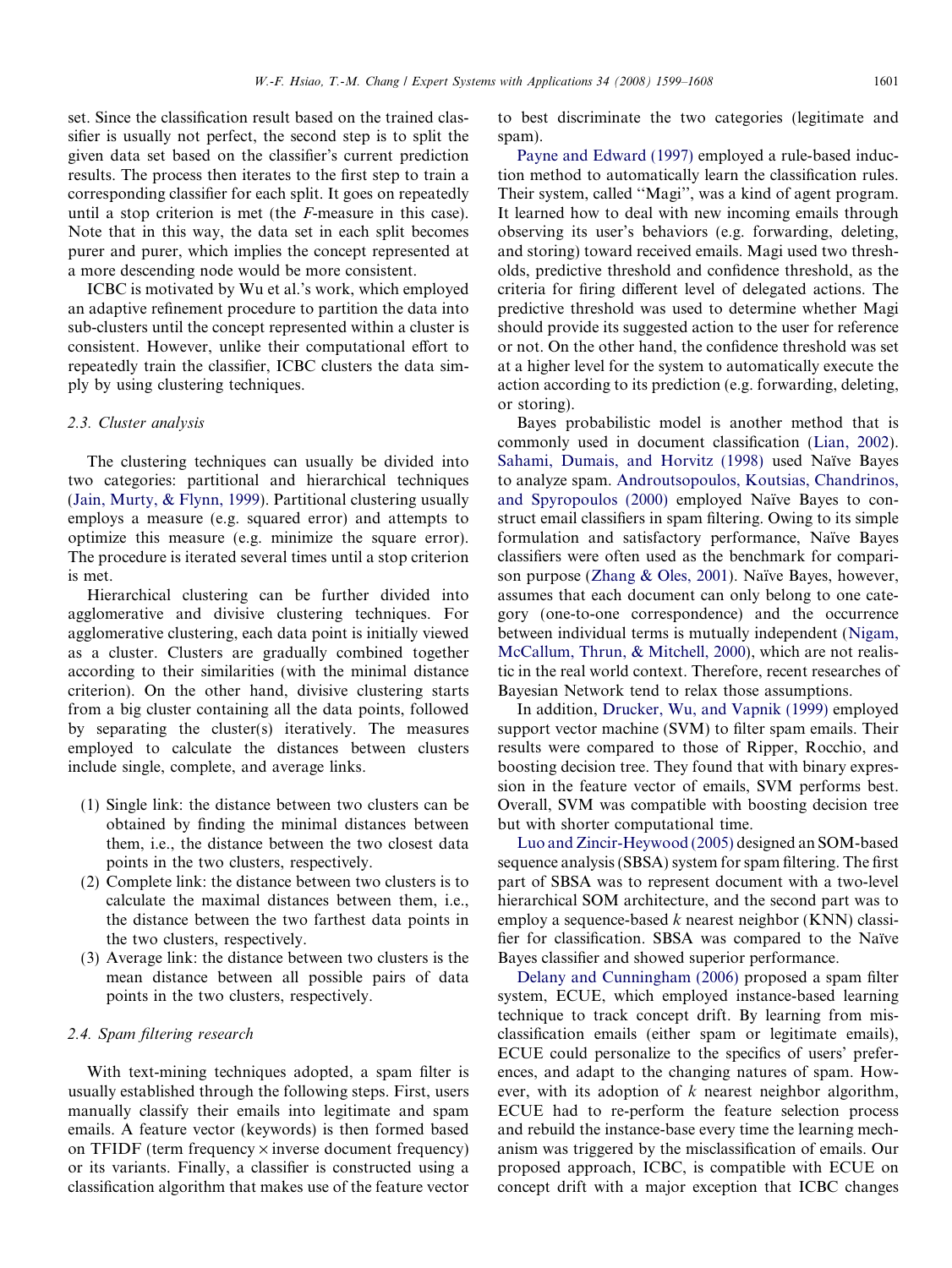<span id="page-3-0"></span>cluster structure incrementally rather than rebuild the instance base every time ECUE is triggered to learn.

# 3. Proposed approach

The main purpose of ICBC is to handle the problem of skewed class distributions, and of concept drift. It basically includes two phases, each of which deals with the mentioned two problems, respectively. Details of the phases, the classifier training phase and the incremental learning phase, are described as follows.

# 3.1. Classifier training phase

The class-skewed problem is annoying because classes with more data (majority classes) usually dominate those with less data (minority classes). The consequence is that the classifiers give more weights on the majority classes to maintain higher prediction accuracy. To relieve this problem, one should find a way that can yield comparable weights to different classes while maintaining reasonable prediction accuracy. By inspecting the procedure of document classification task, we realize that a particular step that makes minority classes dominated is the feature selection. The feature selection, commonly based on a variant of TFIDF (see, for example, [Lee & Lee, 2006](#page-9-0)), is to extract a keyword vector that can discriminate different classes. Since it is done for the whole training document set, chances for keywords to be selected from the majority classes are higher than from the minority classes.

To overcome this problem, we propose ICBC, which bases itself on cluster analysis (as illustrated in Fig. 2). For each given class, ICBC groups the emails into several clusters (sub-concepts), and extract an equal number of keywords from each cluster. When a new email comes, ICBC compares the distances between this new email and the keyword vector extracted from each cluster, and assigns

it to the cluster that has the minimal distance. By doing so, ICBC can effectively avoid the problem that the keywords in minority classes are usually insignificant to be selected such that documents from minority classes are often misclassified to majority classes.

The purpose of the classifier training phase is to resolve the problem of skewed class distributions. The details of this phase are shown in [Fig. 3.](#page-4-0) Just like instance-based learning, the cluster-based ICBC simply performs feature selection task in this phase without training a classification model. ICBC first employs a stop word list ([McCallum, 2002](#page-9-0)) and the [Porter stemming algorithm \(1980\)](#page-9-0) to remove possible noisy data and reduce the dimension of feature space. For each given class, ICBC applies TFIDF to extract keywords for clustering purpose. The clustering method adopted here is hierarchical with complete-linkage distance measure. Hierarchical, instead of partitional, clustering is used because the latter suffers from the instability that causes from different initial cluster centers and unknown number of clusters. The hierarchical clustering is also contributive to incremental learning, as explained later in the second phase. After the clustering is done, we re-extract an equal number of keywords from each cluster. The criterion to extract keywords now is TF without IDF since our aim is to find features that represent the cluster rather than those that have higher discrimination ability. Finally, the feature vector is determined for each cluster.

To classify a new email, ICBC adopts the similarity comparison procedure as shown in [Fig. 4.](#page-4-0) The essential key issue here is to select the cluster that most matches the new email, and assign the email the class that the matching cluster belongs to. It is referred to as using unsupervised learning to facilitate the supervised learning task. The similarity is calculated by comparing the keyword vector of each cluster to the new email. The more keywords match, the more similar the email to the cluster. Finally, the cluster that has the largest number of matched key-



Fig. 2. The conceptual comparison of feature selection between TFIDF and ICBC.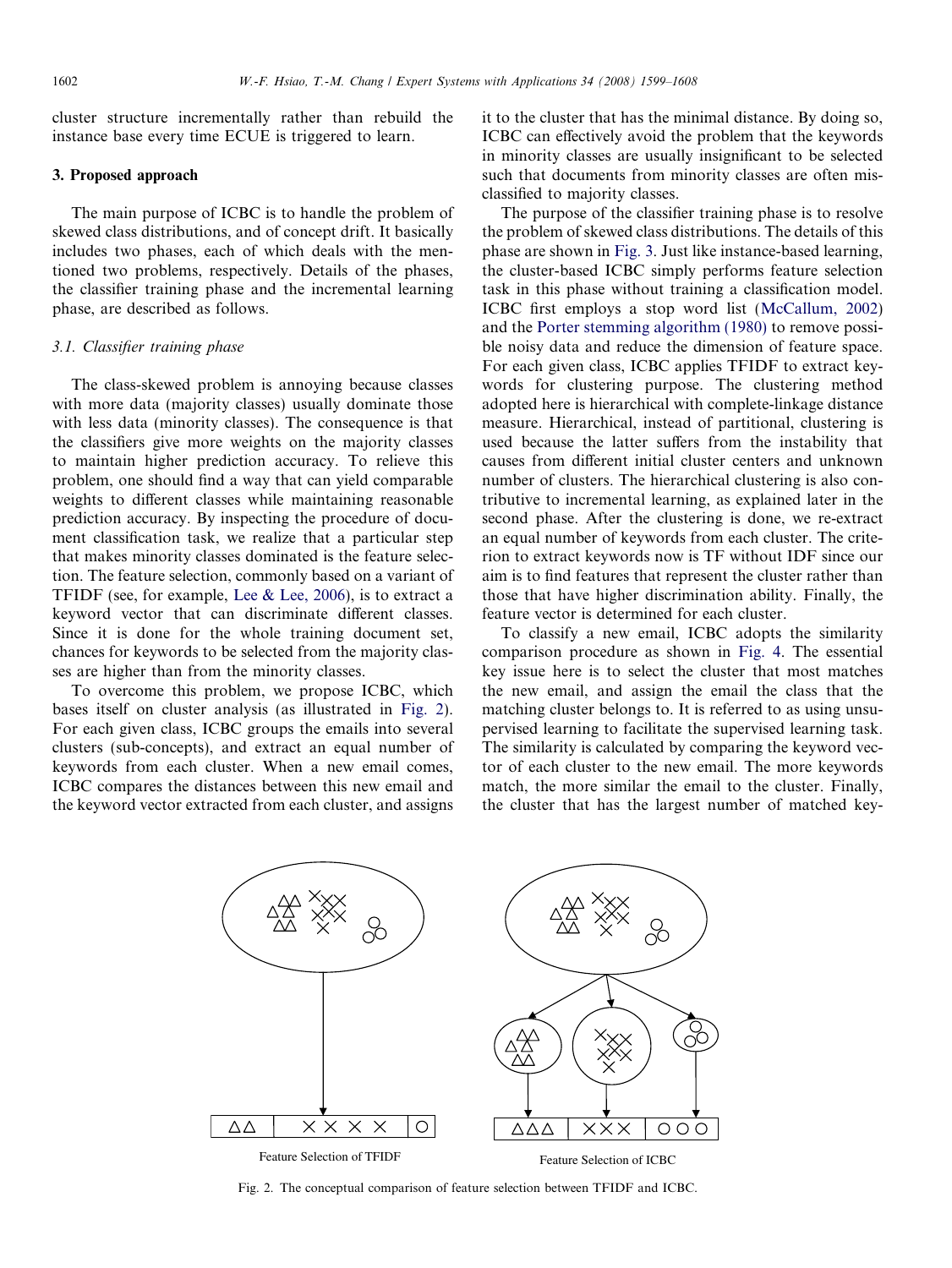<span id="page-4-0"></span>

Fig. 3. The procedure of training.



Fig. 4. The procedure to classify an unlabeled email.

words is selected as the most similar cluster, and the class of the new email is then determined.

# 3.2. Incremental learning phase

The purpose of the incremental learning phase is to impose the incremental learning ability on ICBC. ICBC automatically triggers the incremental learning mechanism when it detects topic changes in spam (or legitimate emails), or when the users correct misclassified emails. In the former situation, ICBC will adapt itself by modifying the existent classification knowledge accordingly, whereas in the latter situation, ICBC quickly learns to avoid the same mistakes and personalizes the users' email filtering preferences.

The incremental learning ability of ICBC lies in its cluster structure of keywords. With new emails coming, the structure can be adjusted to accommodate new information. The procedure of this phase is illustrated in [Fig. 5.](#page-5-0) With the same classification scheme for a new email in the previous phase, the incremental learning occurs when ICBC detects changes in its concepts (sub-clusters), or when users modify misclassified emails.

As we classify a new email and store it to the corresponding cluster, we first consider whether the topic change in spam or legitimate emails is significant or not by checking the split condition of the cluster. If the coherence of the cluster no longer remains, the cluster will be automatically split into two or more sub-clusters, which denotes the generation of new topics. [Fig. 6](#page-5-0) illustrates the splitting process. Be it the original cluster or the split clusters, we re-extract the keyword vector of the cluster(s) to adapt to the changes. In addition, the cluster is split one at a time, if any, as we deal with the slow concept drift situation ([Stanley, 2003](#page-9-0)) in incremental learning.

Furthermore, users may trigger the incremental learning by modifying the classification results of the new emails. When the modification occurs, the misclassified email will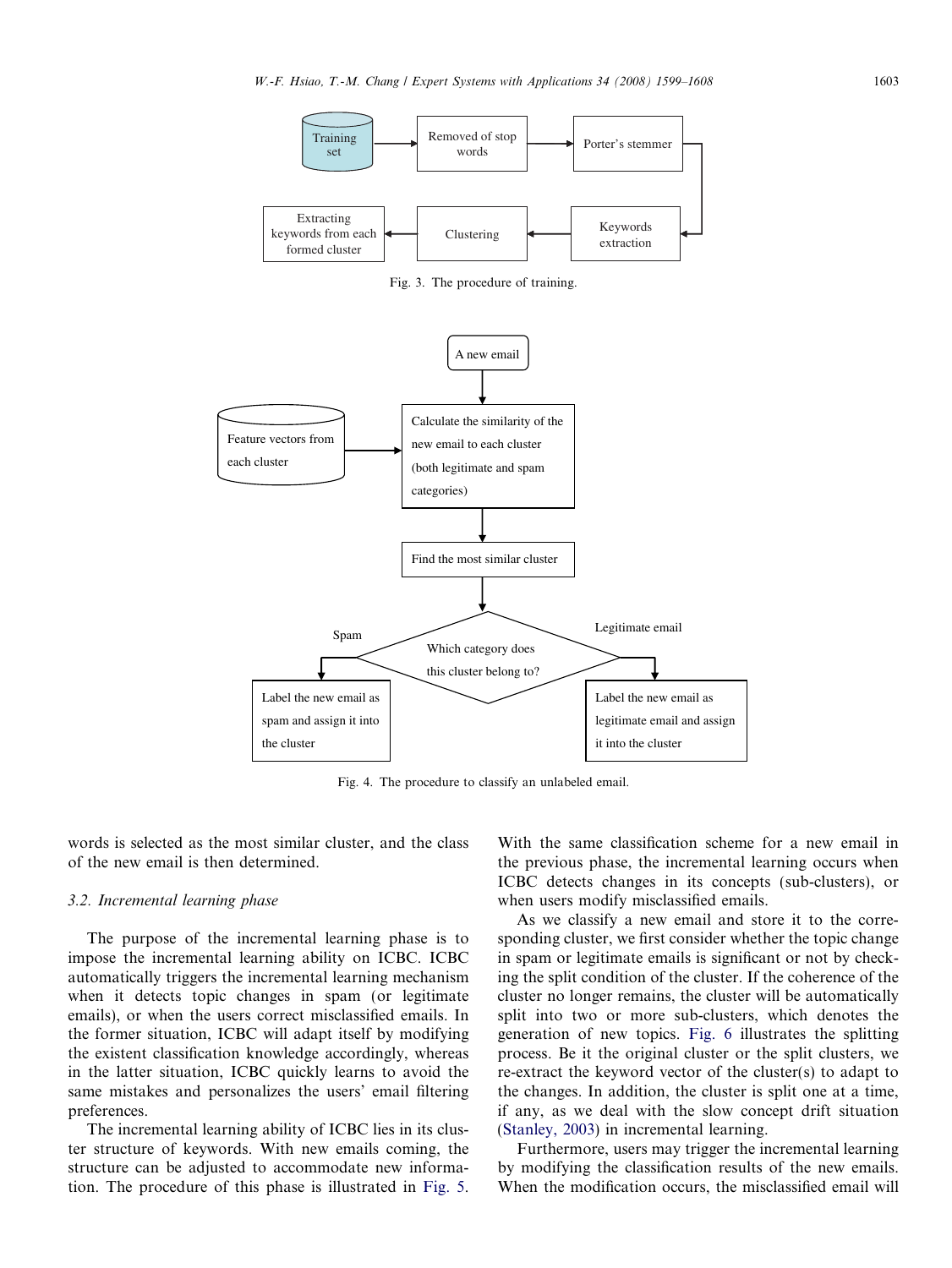<span id="page-5-0"></span>

Fig. 5. The procedure of incremental learning in ICBC.



Fig. 6. The illustration of cluster splitting process.

be taken out of where it was stored and re-placed into the most matching cluster in the correct class. Again, for the matching cluster, we need to decide whether it should be split or not. Keywords of the misplaced cluster and the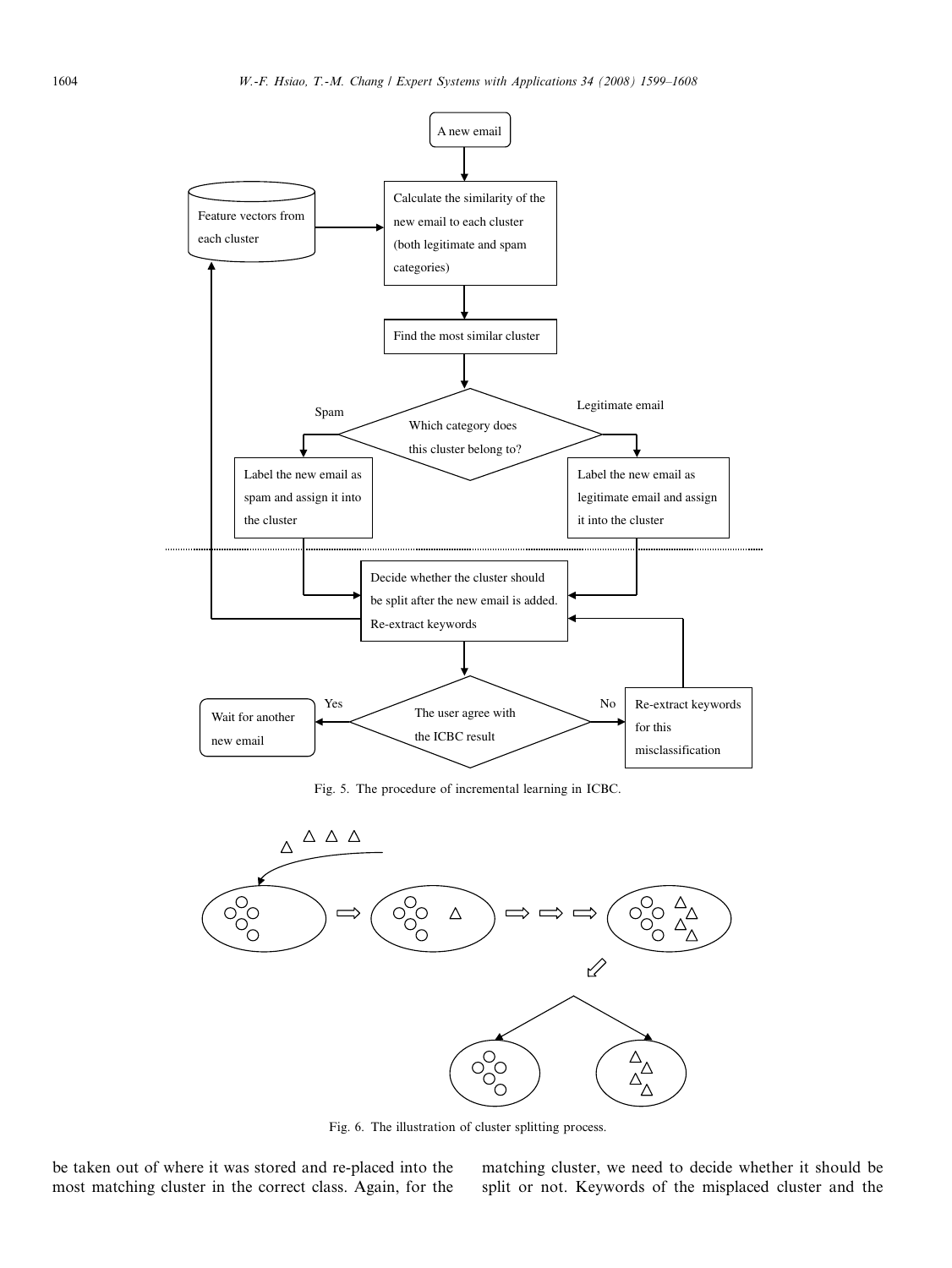matching cluster, or the split clusters are re-extracted to adapt to the changes.

Note that ICBC changes the cluster structure before users correct the classification results. The main reason is that users usually process their emails in a batch mode, rather than one-by-one. For the efficiency purpose, ICBC will automatically activate possible structure change before users' correction actions.

# 4. Experiments and results

In this section we conduct three experiments to illustrate the feasibility of ICBC. We first explain our experimental design, followed by detailing the three experiments.

#### 4.1. Experimental design

We design three experiments to evaluate ICBC. Their main objectives are listed in [Table 1.](#page-7-0)

# 4.1.1. Data collection

To conduct the experiments, two data sets are collected. The first data set, used for Experiments I and II, is from  $Spamassassin's<sup>1</sup>$  non-spam email dataset and E.M. Canada's<sup>2</sup> spam email dataset. The non-spam emails from Spamassassin, with a total of 8624 records, serve as legitimate emails. The emails filtered from E.M. Canada with time frame from January 2002 to December 2003, with a total of 15,213 records, serve as spam. The second data set, used for Experiment III, is from Yahoo newsgroups. Six subjects (eight sub-subjects), dated from March 15, 2005 to March 21, 2005, are collected with statistics shown in [Table 2.](#page-7-0)

#### 4.1.2. Performance measure

To evaluate the performance of the proposed classifier, we employ the measures that are widely used in email classification. A confusion matrix can be formed according to the matching situations between the predicted classes by the classifier and their actual classes (as shown in [Table 3\)](#page-7-0).

In this matrix, A represents the number that the classifier correctly classifies the legitimate mails;  $D$  is the number that the classifier correctly rejects the spam emails.  $B$  is the number that the classifier incorrectly classifies spam emails as legitimate ones, while  $C$  is the number that the classifier incorrectly rejects legitimate emails as spam. The common evaluation measures include Precision, Recall, F-measure, and Accuracy. Their corresponding definitions are as follows:

Positive Precision = 
$$
\frac{A}{A+B}
$$
 (1)

Negative Precision = 
$$
\frac{D}{C+D}
$$
 (2)

Positive Recall 
$$
=
$$
  $\frac{A}{A+C}$  (3)

Negative Recall = 
$$
\frac{D}{B+D}
$$
 (4)

$$
F\text{-measure} = \frac{2pr}{p+r} \tag{5}
$$

$$
Accuracy = \frac{A + D}{A + B + C + D}
$$
 (6)

Positive precision represents the percentage of real legitimate in the predicted legitimate emails. Negative precision represents the percentage of real spam in the predicted spam. Positive recall is defined as the percentage of the true legitimate emails that are correctly predicted by the classifier. Negative recall is defined as the percentage of the true spam emails that are correctly predicted by the classifier. F-measure is the harmonic average of (positive or negative) precision and recall. Accuracy is the percentage of all emails that are correctly classified by the classifier.

#### 4.1.3. Benchmark comparison

In the experiments, we employ the performance of the  $k$ nearest neighbors (KNN) approach (adopted in ECUE, [Delany & Cunningham, 2006](#page-9-0)) as the benchmark for comparison. KNN is a typical kind of instance-based learning methods, i.e., it simply performs feature selection task in the training phase without really training a classification model. When testing, it employs distance (dissimilarity) or similarity measures to find  $k$  instances in the training set that are most similar to the test data, and then aggregate the results of these  $k$  instances to be the prediction result for the test data.

With no explicit knowledge structure during training, KNN is insignificantly influenced by the class-skewed problem. On the other hand, KNN does not have incremental learning mechanism. Whenever there are new coming instances, it simply stores them as the training data and re-perform feature selection task. When testing, it performs similarity matching of the test data with the entire training data. The computational cost of re-training, i.e., repetitive feature selection tasks, is expensive though.

# 4.2. Experiment I

In Experiment I, under the condition of no significant skewed class distribution and of no concept drift, we examine ICBC's performance using the whole collected data from Spamassassin and E.M. Canada datasets. We randomly select 20% of the 8648 Spamassassin dataset and 20% of the 15,213 E.M. Canada dataset as the training set. The remaining 80% of each dataset is served as test data. The result is shown in [Table 4.](#page-7-0)

From [Table 4,](#page-7-0) we first observe that both ICBC and KNN perform well under the large number of data

<sup>1</sup> Spamassassin email dataset: [http://spamassassin.apache.org/](http://spamassassin.apache.org/publiccorpus) [publiccorpus](http://spamassassin.apache.org/publiccorpus). <sup>2</sup> E.M. Canada spam email dataset: [http://www.em.ca/~bruceg/spam.](http://www.em.ca/~bruceg/spam)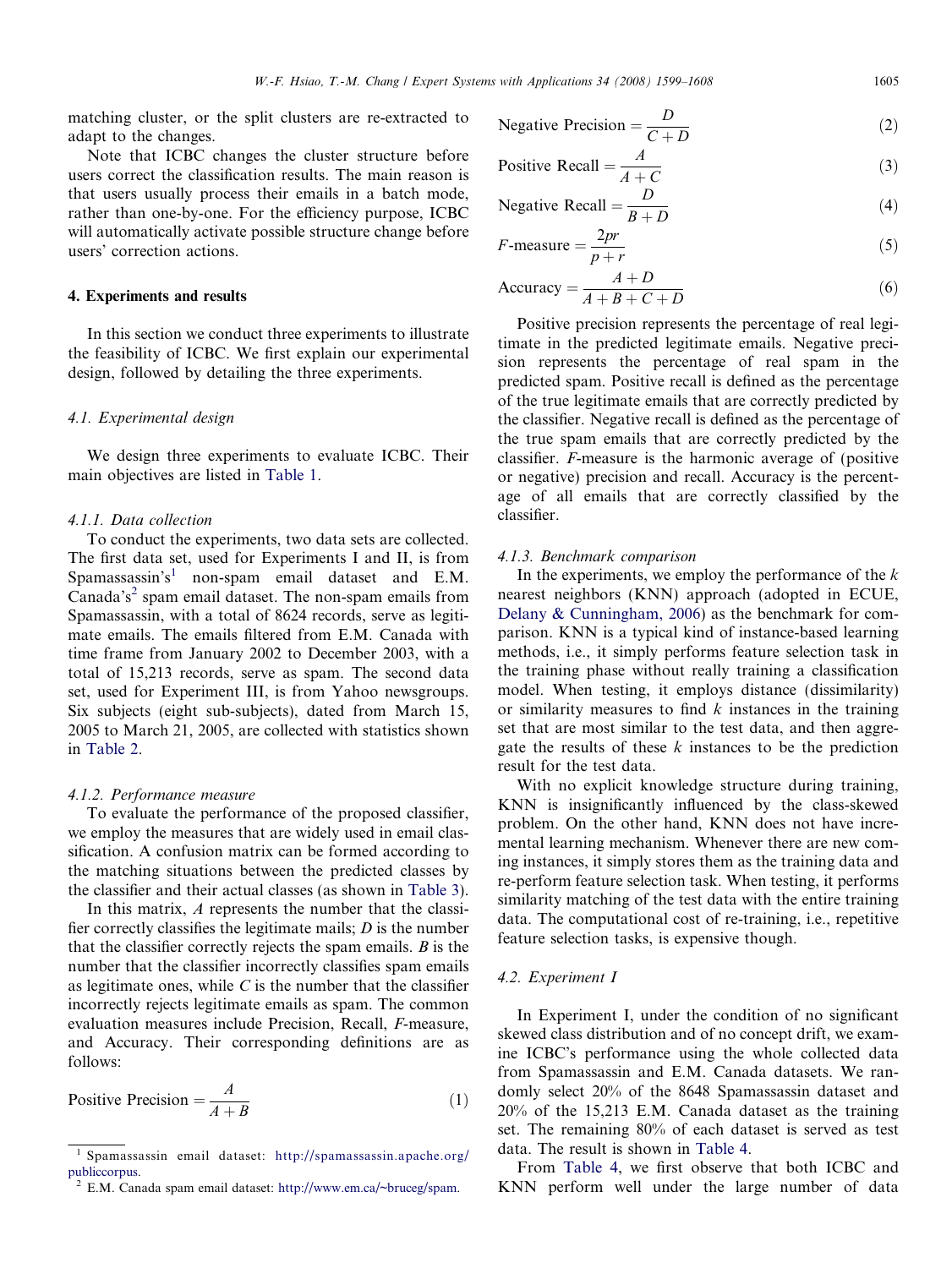## <span id="page-7-0"></span>Table 1 Objectives of the experiments

|                | <b>Objectives</b>                                                                                                     |
|----------------|-----------------------------------------------------------------------------------------------------------------------|
| Experiment I   | To examine the performance of ICBC under the condition of no significant class-skewed problem and of no concept drift |
| Experiment II  | To demonstrate the performance of ICBC under the situation of skewed class distributions                              |
| Experiment III | To justify the incremental learning capability of ICBC under the situation of a user's preference changes             |

# Table 2

Statistics of collected data in Experiment III

| Subject         | Sub-subject  | Number | Subject       | Sub-subject | Number |
|-----------------|--------------|--------|---------------|-------------|--------|
| Sport           | Basketball   | 50     | Entertainment | Movie       | 60     |
|                 | Football     | 20     | Health        | Weight loss | 20     |
| <b>Business</b> | Economy      | 50     | Technology    | Macintosh   | 20     |
|                 | Stock market | 60     | Weather       | Weather     | 20     |

#### Table 3

A confusion matrix in email classification

|                  |            | Actual     |      |  |
|------------------|------------|------------|------|--|
|                  |            | Legitimate | Spam |  |
| Predicted by the | Legitimate |            |      |  |
| classifier       | Spam       |            |      |  |

Table 4

The classification result in Experiment I

|             |                    | Precision          | Recall             | <i>F</i> -Measure  | Accuracy |
|-------------|--------------------|--------------------|--------------------|--------------------|----------|
| <b>ICBC</b> | Legitimate<br>Spam | 0.93177<br>0.95762 | 0.92302<br>0.96100 | 0.92738<br>0.95931 | 0.94730  |
| <b>KNN</b>  | Legitimate<br>Spam | 0.97538<br>0.95927 | 0.92461<br>0.98657 | 0.94931<br>0.97273 | 0.96416  |

employed. Furthermore, it shows that ICBC performs slightly worse than KNN. The reason is that ICBC calculates distances by comparing test data with the feature vector of each cluster, while KNN compares test data with all training data. KNN, therefore, results in more accurate performance by enumerative comparison.

Nevertheless, KNN suffers from its slowness in enumerative comparison. The time for classifying a new instance grows as the number of instances that KNN stores



Fig. 7. The comparison of computational time between ICBC and KNN.

increases. To illustrate, we perform a simple experiment that increases the number of training instances from 10 to 100, with an increment of 10, and fixes the number of testing instances to 200, and compute the computational time for ICBC with that for KNN. The result is shown in Fig. 7.

From Fig. 7 it is obvious that the time for KNN grows as the number of training instances increases. On the contrary, the time for ICBC seems to be steadily constant. ICBC largely decreases the influence of the number of training instances on the prediction speed.

# 4.3. Experiment II

Experiment II is to examine ICBC on dealing with the issue of skewed class distributions. Traditional classifiers tend to prefer the majority classes and result in poor recall rates for minority classes. This problem may not even be salient if one employs the overall prediction accuracy as the performance measure, since the errors resulted from the minority classes would not have major impact on the overall prediction accuracy. To better account for the class-skewed problem, we employ the positive recall as the evaluation criterion in this experiment.

To deliberately make significant skewed class distributions, we select five training data sets, each of which consists of 200 spam and 10, 20, 30, 40, or 50 legitimate emails. The test set consisting of another 50 legitimate emails is used to evaluate the performance under each situation.

The result is shown in [Fig. 8](#page-8-0). Overall, the positive recall rates for both ICBC and KNN deteriorate as the skewed class distribution phenomena become more significant. More importantly, ICBC outperforms KNN on all of the five cases. Originally, KNN should not be influenced by the problem of skewed class distributions. However, due to the global feature selection mechanism in text categorization, KNN still cannot avoid the feature selection problem in minority classes. In contrast, ICBC selects equal number of features within clusters. This result illustrates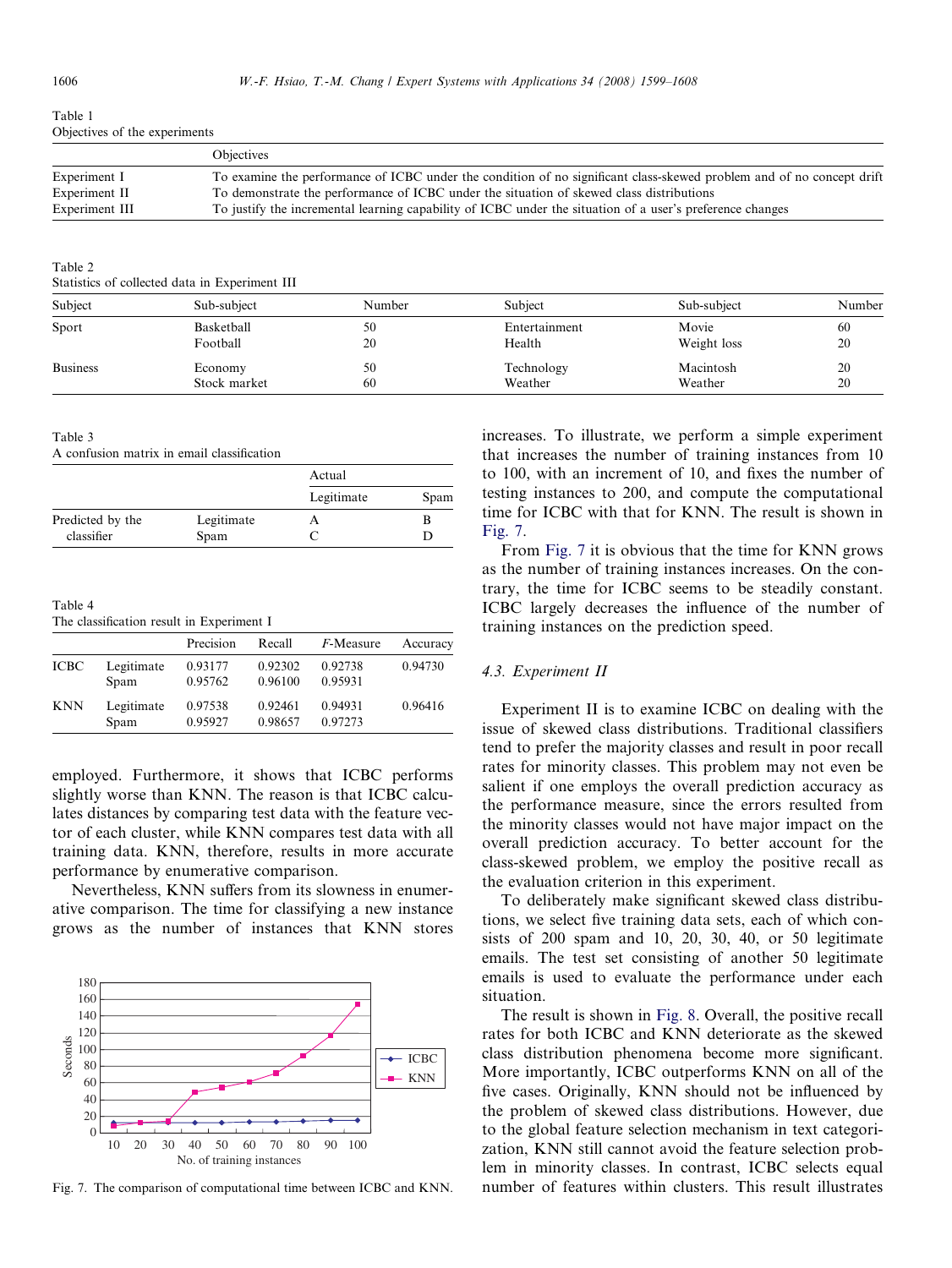<span id="page-8-0"></span>

Fig. 8. The result of classification under skewed class distributions.

the effectiveness of the clustering strategy of ICBC on dealing with the issue of skewed class distributions.

# 4.4. Experiment III

The objective of Experiment III is to evaluate the incremental learning capability of ICBC. Therefore, we deliberately create a scenario with significant changes of a user's preference, a typical example of concept drift. The scenario is as follows. Suppose that an online user subscribes the Yahoo newsgroups and receives electronic news accordingly. At first, four subjects of news (Weather, Football, Weight Loss, and Macintosh) are sent to the user who considers emails of the former two subjects as legitimate and the latter two as spam. An initial classifier is trained according to the user's original preferences. Gradually, another two subjects of news (Movie and Stock Market) are also sent to the user who begins to read the emails of Movie subject (legitimate) but still ignore the emails of Stock Market subject (spam). In this case, the classifier should be able to adapt itself to the new situation and make correct prediction. Abiding by this description, the data in this experiment are manipulated as shown in Table 5. The procedure to conduct this experiment is further explained as follows:

(1) The initial classifier is built by a training data set that consists of 20 emails of Weather subject and 20 emails of Football subject as legitimate emails, and 20 emails of Weight Loss subject and 20 emails of Macintosh subject as spam.

| Table 5 |  |                                                  |  |
|---------|--|--------------------------------------------------|--|
|         |  | Statistics of data manipulated in Experiment III |  |

| Class                                   |                    | Subject                  | Number of<br>emails |
|-----------------------------------------|--------------------|--------------------------|---------------------|
| Legitimate                              |                    | Weather<br>Football      | 20<br>20            |
| Spam                                    |                    | Weight loss<br>Macintosh | 20<br>20            |
| Incremental learning<br>test data       | Legitimate<br>Spam | Movie<br>Stock<br>market | 30<br>30            |
| Incremental learning validation<br>data | Legitimate<br>Spam | Movie<br>Stock<br>market | 30<br>30            |

Table 6 Recall rates from ICBC and KNN under incremental learning

| Size of  | <b>ICBC</b> |         |               | <b>KNN</b> |         |               |
|----------|-------------|---------|---------------|------------|---------|---------------|
| test set | Movie       | Stock   | F-<br>Measure | Movie      | Stock   | F-<br>Measure |
| $0^a$    | 0.64000     | 0.74286 | 0.69143       | 0.46154    | 0.74074 | 0.60114       |
| 5        | 0.92857     | 0.93750 | 0.93304       | 0.70833    | 0.93548 | 0.82191       |
| 10       | 0.96774     | 0.96552 | 0.96663       | 0.93750    | 0.92857 | 0.93304       |
| 15       | 0.96774     | 0.96552 | 0.96663       | 0.92308    | 0.90909 | 0.91608       |
| 20       | 0.96774     | 0.96552 | 0.96663       | 0.85714    | 0.80000 | 0.82857       |
| 25       | 0.96774     | 0.96552 | 0.96663       | 0.88235    | 0.84615 | 0.86425       |
| 30       | 0.95082     | 0.94915 | 0 94999       | 0.85714    | 0.80000 | 0.82857       |

<sup>a</sup> Represents the initial framework without incremental learning.

- (2) Movie and Stock are selected as the two targeted subjects emerging gradually, with emails of Movie subject as the new legitimate emails and emails of Stock subject as the new spam.
- (3) To examine the effects of the incremental learning, we apply 30 emails of Movie subject and 30 emails of Stock subject as the incremental learning test data, in an increment of 5 emails fed into the classifier each time. We hold the rest 30 emails of Movie subject and the rest 30 emails of Stock subject as the validation data to evaluate the adapted classifier.

The incremental learning results (recall rates) of ICBC and KNN are shown in Table 6. We observe that ICBC does not detect the concept drift at first because of few test data inputs. Nonetheless, it quickly adapts itself to the concept drift with more test data, and improves the recall rate accordingly. On the contrary, KNN may learn to adapt to the new situations, but in a much slow and unstable manner.

We further plot the F-measure results from ICBC and KNN in Fig. 9 for visual comparison. It is clear that our ICBC outperforms KNN in the incremental learning process. In addition, KNN uses all the available data to re-perform the feature selection task each time, while ICBC performs incremental learning and selects features within those varied clusters solely, and thus reduce the cost of re-training.



Fig. 9. The F-measure comparison between ICBC and KNN.